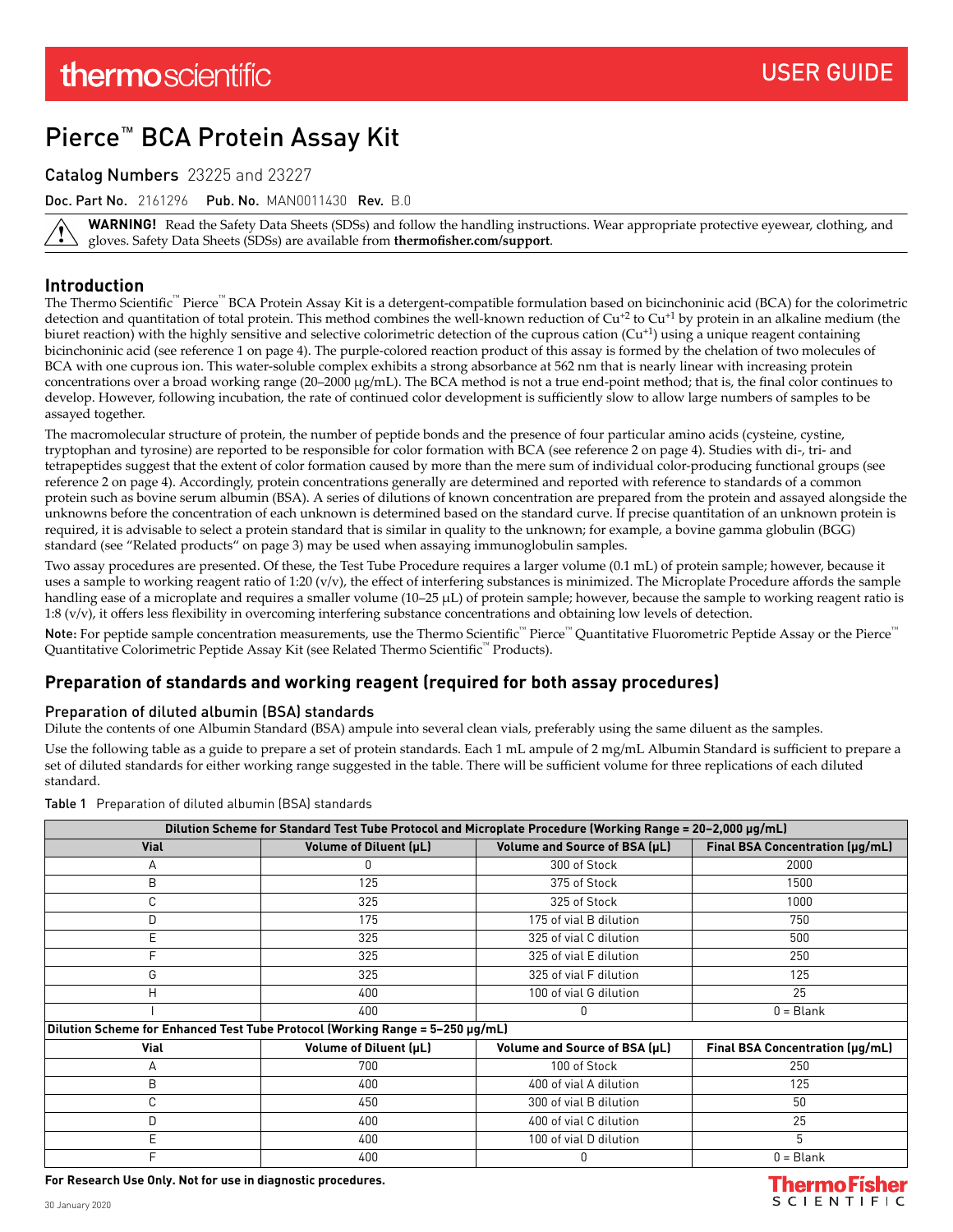# Preparation of the BCA working reagent (WR)

1. Use the following formula to determine the total volume of WR required:

(# standards + # unknowns)  $\times$  (# replicates)  $\times$  (volume of WR per sample) = total volume WR required

Example: for the standard test-tube procedure with 3 unknowns and 2 replicates of each sample:

(9 standards + 3 unknowns)  $\times$  (2 replicates)  $\times$  (2 mL) = 48 mL WR required

Note: 2.0 mL of the WR is required for each sample in the test-tube procedure, while only 200 µl of WR reagent is required for each sample in the microplate procedure.

2. Prepare WR by mixing 50 parts of BCA Reagent A with 1 part of BCA Reagent B (50:1, Reagent A:B). For the above example, combine 50 mL of Reagent A with 1mL of Reagent B.

Note: When Reagent B is first added to Reagent A, turbidity is observed that quickly disappears upon mixing to yield a clear, green WR. Prepare sufficent volume of WR based on the number of samples to be assayed. The WR is stable for several days when stored in a closed container at room temperature (RT).

# **Procedure summary (test-tube procedure, standard protocol)**



# **Test-tube procedure (sample to WR ratio = 1:20)**

- 1. Pipette 0.1 mL of each standard and unknown sample replicate into an appropriately labeled test tube.
- 2. Add 2.0 mL of the WR to each tube and mix well.
- 3. Cover and incubate tubes at selected temperature and time:
	- Standard Protocol: 37°C for 30 minutes (working range = 20–2000 µg/mL)
	- RT Protocol: RT for 2 hours (working range = 20–2000 µg/mL)
	- Enhanced Protocol: 60°C for 30 minutes (working range = 5–250 µg/mL)

Note:

- **·** Increasing the incubation time or temperature increases the net 562 nm absorbance for each test and decreases both the minimum detection level of the reagent and the working range of the protocol.
- **·** Use a water bath to heat tubes for either Standard (37°C incubation) or Enhanced (60°C incubation) Protocol. Using a forced-air incubator can introduce significant error in color development because of uneven heat transfer.
- 4. Cool all tubes to RT.
- 5. With the spectrophotometer set to 562 nm, zero the instrument on a cuvette filled only with water, then measure the absorbance of all the samples within 10 minutes.

Note: Because the BCA assay does not reach a true end point, color development will continue even after cooling to RT. However, because the rate of color development is low at RT, no significant error will be introduced if the 562 nm absorbance measurements of all tubes are made within 10 minutes of each other.

- 6. Subtract the average 562 nm absorbance measurement of the Blank standard replicates from the 562nm absorbance measurement of all other individual standard and unknown sample replicates.
- 7. Prepare a standard curve by plotting the average Blank-corrected 562 nm measurement for each BSA standard vs. its concentration in  $\mu$ g/mL. Use the standard curve to determine the protein concentration of each unknown sample.

# **Microplate procedure (sample to WR ratio = 1:8)**

1. Pipette 25 µL of each standard or unknown sample replicate into a microplate well (working range = 20-2000 µg/mL). (For example, Thermo Scientific<sup>™</sup> Pierce<sup>™</sup> 96–Well Plates, Product No. 15041).

Note: If sample size is limited, 10  $\mu$ L of each unknown sample and standard can be used (sample to WR ratio = 1:20). However, the working range of the assay in this case is be limited to 125–2000 µg/mL.

- 2. Add 200  $\mu$ L of the WR to each well and mix plate thoroughly on a plate shaker for 30 seconds.
- 3. Cover plate and incubate at 37°C for 30 minutes.
- 4. Cool plate to RT. Measure the absorbance at or near 562 nm on a plate reader. Note:
	- **·** Wavelengths from 540–590 nm have been used successfully with this method.
	- Because plate readers use a shorter light path length than cuvette spectrophotometers, the Microplate Procedure requires a greater sample to WR ratio to obtain the same sensitivity as the standard Test Tube Procedure. If higher 562 nm measurements are desired, increase the incubation time to 2 hours.
	- **·** Increasing the incubation time or ratio of sample volume to WR increases the net 562 nm measurement for each well and lowers both the minimum detection level of the reagent and the working range of the assay. As long as all standards and unknowns are treated identically, such modifications may be useful.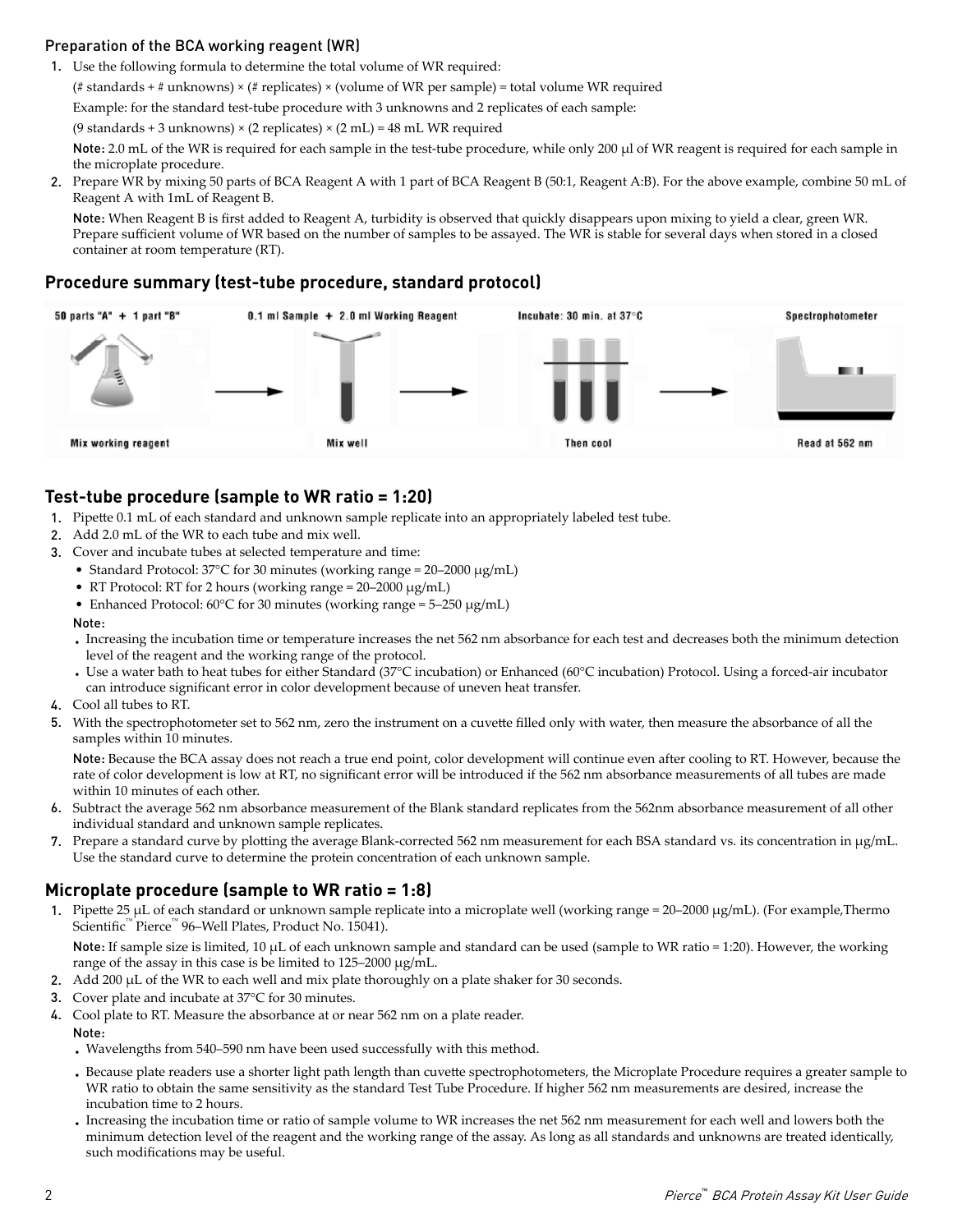- <span id="page-2-0"></span>5. Subtract the average 562 nm absorbance measurement of the Blank standard replicates from the 562 nm measurements of all other individual standard and unknown sample replicates.
- 6. Prepare a standard curve by plotting the average Blank–corrected 562 nm measurement for each BSA standard vs. its concentration in  $\mu$ g/mL. Use the standard curve to determine the protein concentration of each unknown sample.

Note: If using curve-fitting algorithms associated with a microplate reader, a four-parameter (quadratic) or best-fit curve provides more accurate results than a purely linear fit. If plotting results by hand, a point-to-point curve is preferable to a linear fit to the standard points.

#### **Related products**

| Cat. NO. | <b>Product</b>                                                                            |
|----------|-------------------------------------------------------------------------------------------|
| 15041    | Pierce™ 96-Well Plates, 100/pkg.                                                          |
| 15075    | Reagent Reservoirs, 200/pkg.                                                              |
| 15036    | Sealing Tape for 96-Well Plates, 100/pkg.                                                 |
| 23209    | Albumin Standard Ampules, 2mg/mL, 10 x 1mL ampules, containing bovine serum albumin (BSA) |
| 23208    | Pre-Diluted Protein Assay Standards: Bovine Serum Albumin (BSA) Set, 7 x 3.5mL            |
| 23212    | Bovine Gamma Globulin Standard, 2mg/mL, 10 x 1mL ampules                                  |
| 23213    | <b>Pre-Diluted Protein Assay Standards, (BGG) Set, 7 x 3.5mL aliquots</b>                 |
| 23246    | Pierce™ Detergent Compatible (Bradford)™ Assay Kit                                        |
| 23235    | Pierce™ Micro BCA™ Protein Assay Kit                                                      |
| 23290    | Pierce™ Quantitative Fluorometric Peptide Assay                                           |
| 23275    | Pierce™ Quantitative Colorimetric Peptide Assay                                           |
| 23236    | Coomassie Plus™ (Bradford)™ Assay Kit                                                     |
| 23215    | Compat-Able™ Protein Assay Preparation Reagent Set                                        |
| 23250    | Pierce <sup>*</sup> BCA Protein Assay Kit-Reducing Agent Compatible                       |

## **Additional information**

**A. Please visit our website for additional information including the following items:**

• Tech Tip: Eliminate interfering substances from samples for BCA Protein Assay

#### **B. Alternative Total Protein Assay Reagents**

If interference by a reducing substance or metal-chelating substance contained in the sample cannot be overcome, try the Thermo Scientific<sup>™</sup> Coomassie Plus™ (Bradford)™ Assay Kit (Product No. 23236), which is less sensitive to such substances.

#### **C. Cleaning and Re-using Glassware**

Exercise care when re-using glassware. All glassware must be cleaned and given a thorough final rinse with ultrapure water.

#### **D. Response characteristics for diěerent proteins**

Each of the commonly used total protein assay methods exhibits some degree of varying response toward dfferent proteins. These dfferences relate to amino acid sequence, pI, structure and the presence of certain side chains or prosthetic groups that can dramatically alter the protein's color response. Most protein assay methods use BSA or immunoglobulin (IgG) as the standard against which the concentration of protein in the sample is determined (Figure 1). However, if great accuracy is required, prepare the standard curve from a pure sample of the target protein.



Fig. 1 Typical color response curves for BSA and BGG using the standard test tube protocol (37°C/30‑minute incubation).

Typical protein-to-protein variation in color response is listed in [Table 2](#page-3-0). All proteins were tested at 1000 µg/mL using the 30-minute/37°C Test Tube Protocol. The average net color response for BSA was normalized to 1.00 and the average net color response of the other proteins is expressed as a ratio to the response of BSA.